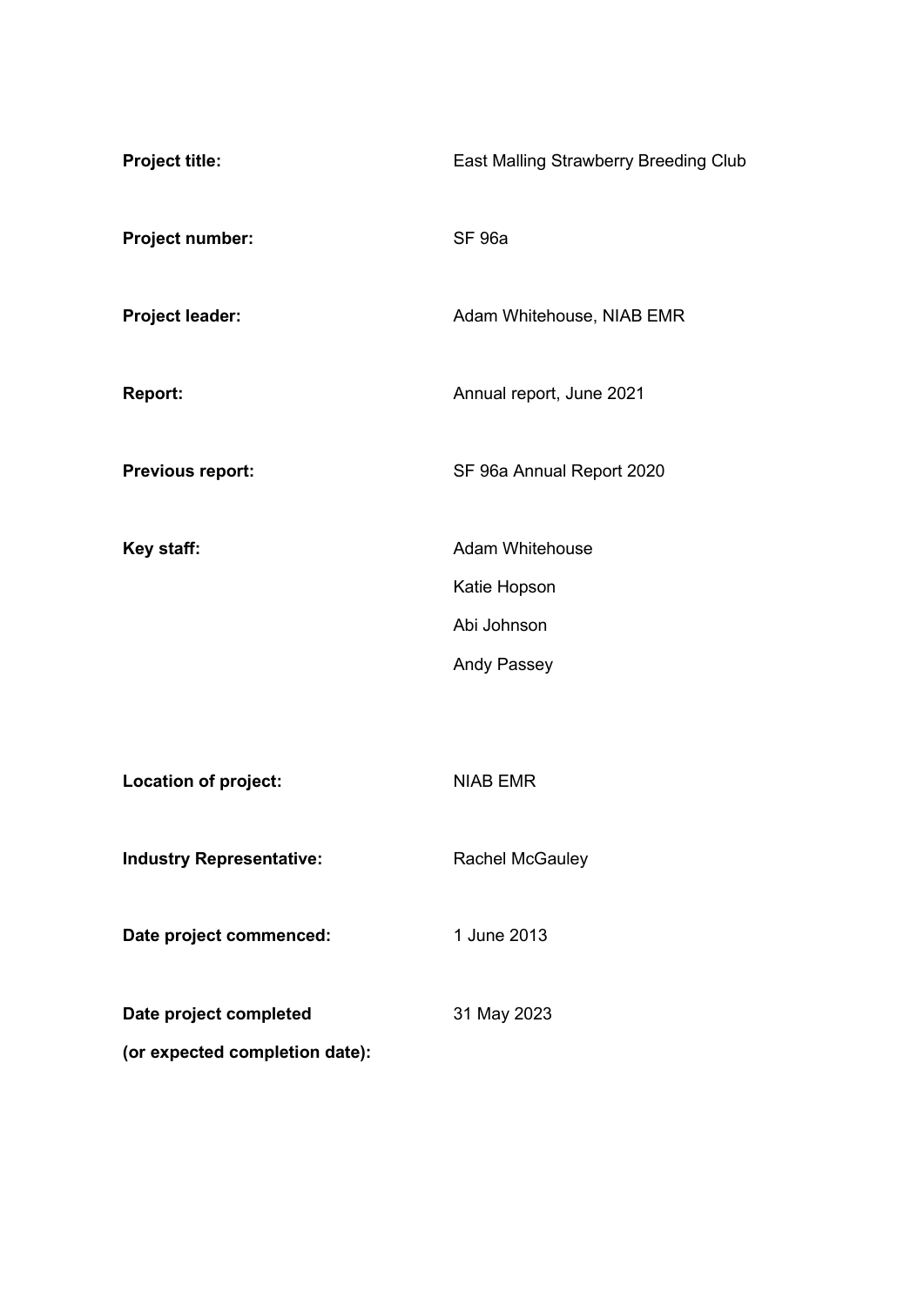*AHDB, operating through its HDC division seeks to ensure that the information contained*  within this document is accurate at the time of printing. No warranty is given in respect thereof *and, to the maximum extent permitted by law the Agriculture and Horticulture Development Board accepts no liability for loss, damage or injury howsoever caused (including that caused by negligence) or suffered directly or indirectly in relation to information and opinions contained in or omitted from this document.* 

*Copyright, Agriculture and Horticulture Development Board 2021. All rights reserved.*

*No part of this publication may be reproduced in any material form (including by photocopy or storage in any medium by electronic means) or any copy or adaptation stored, published or distributed (by physical, electronic or other means) without the prior permission in writing of the Agriculture and Horticulture Development Board, other than by reproduction in an unmodified form for the sole purpose of use as an information resource when the Agriculture and Horticulture Development Board or HDC is clearly acknowledged as the source, or in accordance with the provisions of the Copyright, Designs and Patents Act 1988. All rights reserved.* 

*AHDB (logo) is a registered trademark of the Agriculture and Horticulture Development Board. HDC is a registered trademark of the Agriculture and Horticulture Development Board, for use by its HDC division.*

*All other trademarks, logos and brand names contained in this publication are the trademarks of their respective holders. No rights are granted without the prior written permission of the relevant owners.*

*The results and conclusions in this report are based on an investigation conducted over a one-year period. The conditions under which the experiments were carried out and the results have been reported in detail and with accuracy. However, because of the biological nature of the work it must be borne in mind that different circumstances and conditions could produce different results. Therefore, care must be taken with interpretation of the results, especially if they are used as the basis for commercial product recommendations.*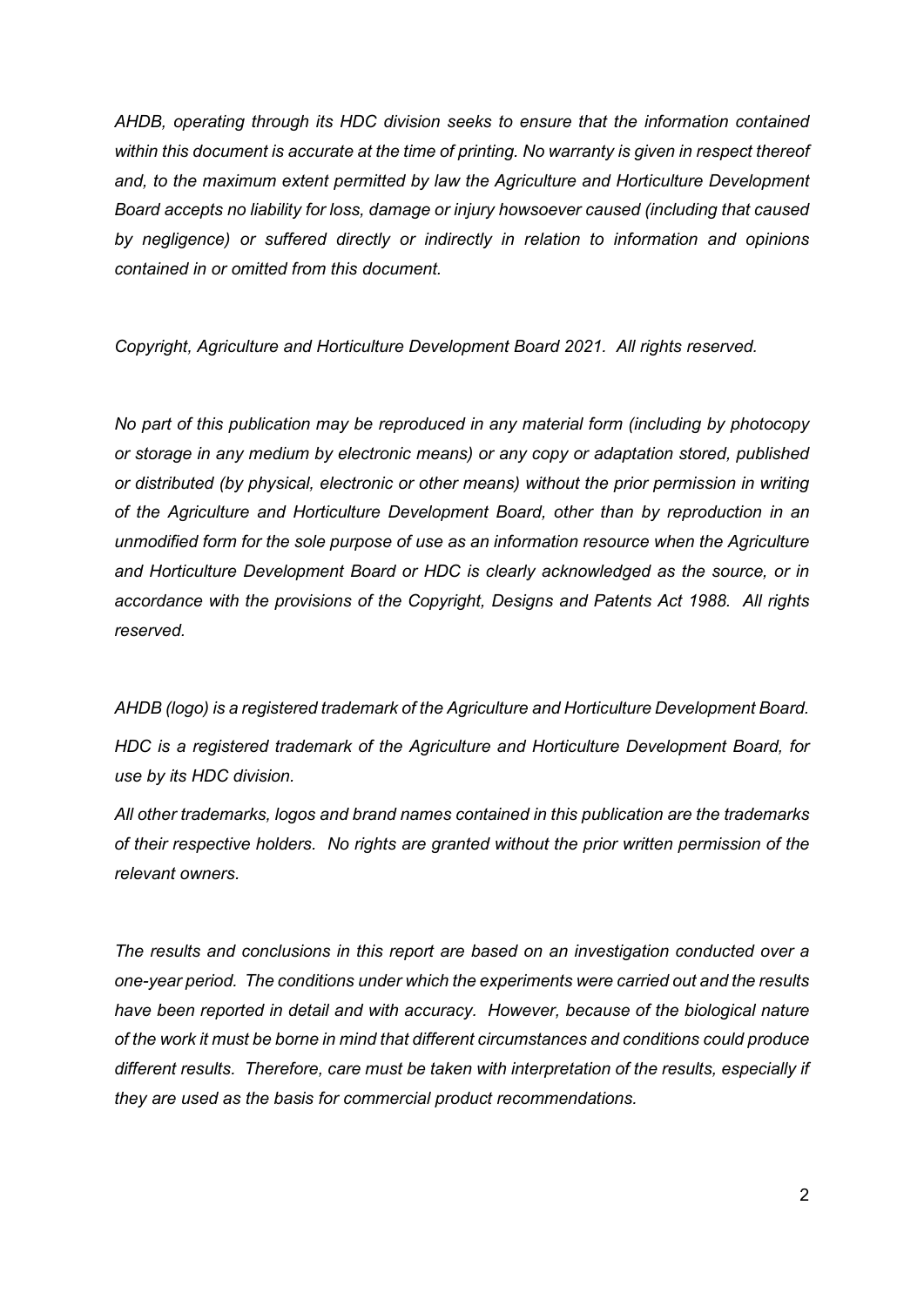# *AUTHENTICATION*

We declare that this work was done under our supervision according to the procedures described herein and that the report represents a true and accurate record of the results obtained.

Adam Whitehouse

Programme Leader (Plant Breeder)

NIAB EMR

 $\widetilde{\mathcal{P}}$ 

Signature  $\frac{1}{2}$  Date 31<sup>st</sup> May 2021

Katie Hopson

Specialist (Plant Breeder)

NIAB EMR

Signature Date 31<sup>st</sup> May 2021

#### **Report authorised by:**

Signature ............................................................ Date .............................................

[Name]

[Position]

[Organisation]

Signature ............................................................ Date ............................................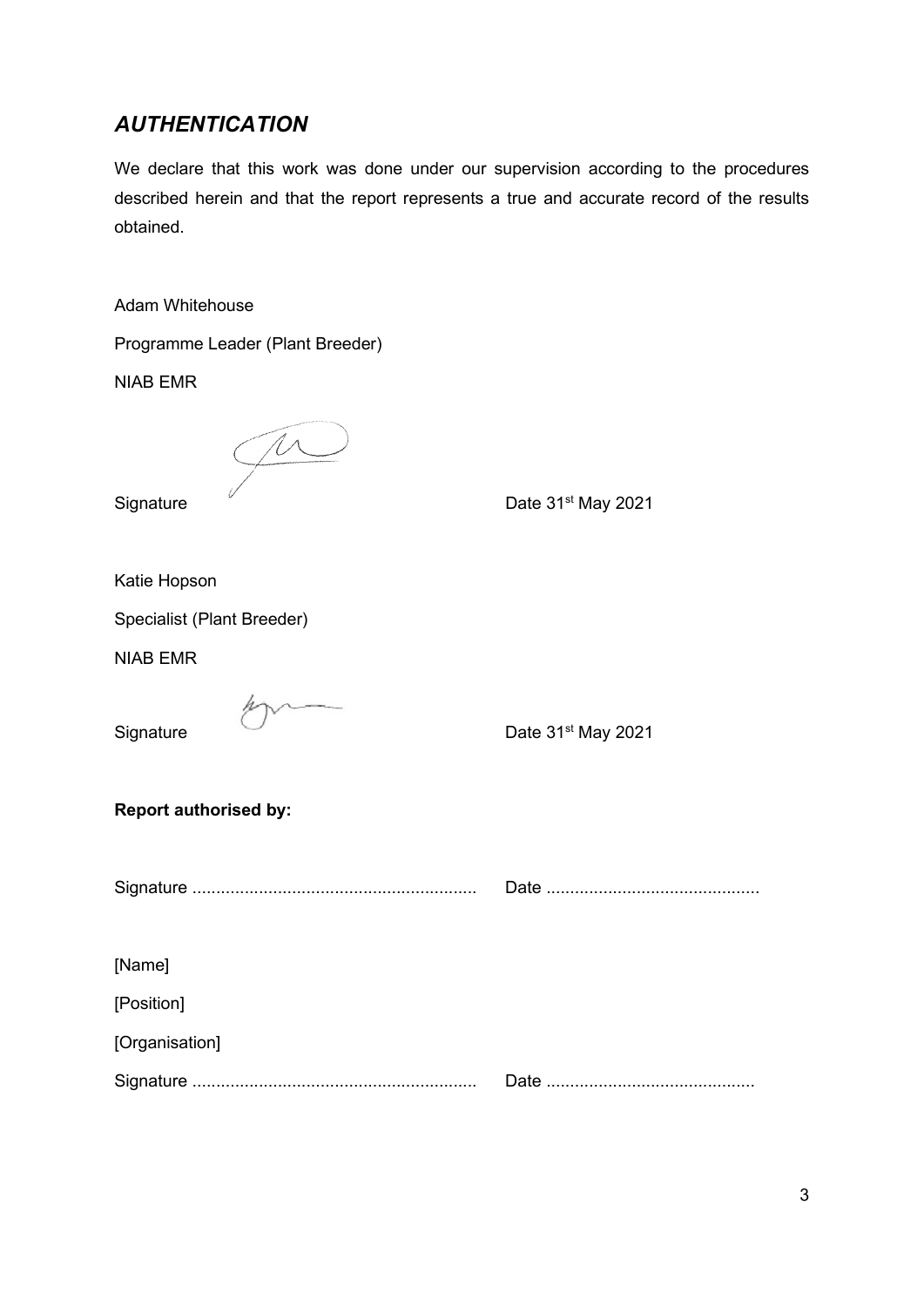# *GROWER SUMMARY*

## **Headline**

Six new selections; four June-bearers and two everbearers were selected from the 2020 East Malling Strawberry Breeding (EMSBC) preliminary trials to go forward to UK growers' trials. Of the four June-bearers there were three mid-season and one midlate season types. All these selections will be trialled on UK grower sites in 2022-23. In addition, fourteen advanced selections were trialled on growers' sites in 2020, with five being retained for further trialling in 2021, 2022 and 2023 (EM2622, EM2696, EM2721, EM2723 and EMR796).

## **Background**

The main objective of the East Malling Strawberry Breeding Club (EMSBC) is to develop and improved strawberry varieties, both June and everbearing with increased yield, larger fruit size, extended season of production and greater resistance to fungal diseases. Funding for the programme was renewed in 2013 to follow on from the first tranche of the EMSBC breeding programme which started in 2008 and that delivered the June-bearer variety Malling™ Centenary. AHDB continues to contribute to the EMSBC via project SF 96a. In 2017 it was agreed that AHDB would continue to remain a member of the EMSBC and continue funding the programme until May 2023.

This report covers two preliminary trials held at NIAB EMR in 2020 that are part-funded by the AHDB membership of the EMSBC (June-bearer main crop and everbearer trials), as well as a brief summary of more advanced selections that have been assessed on offsite EMSBC growers' sites.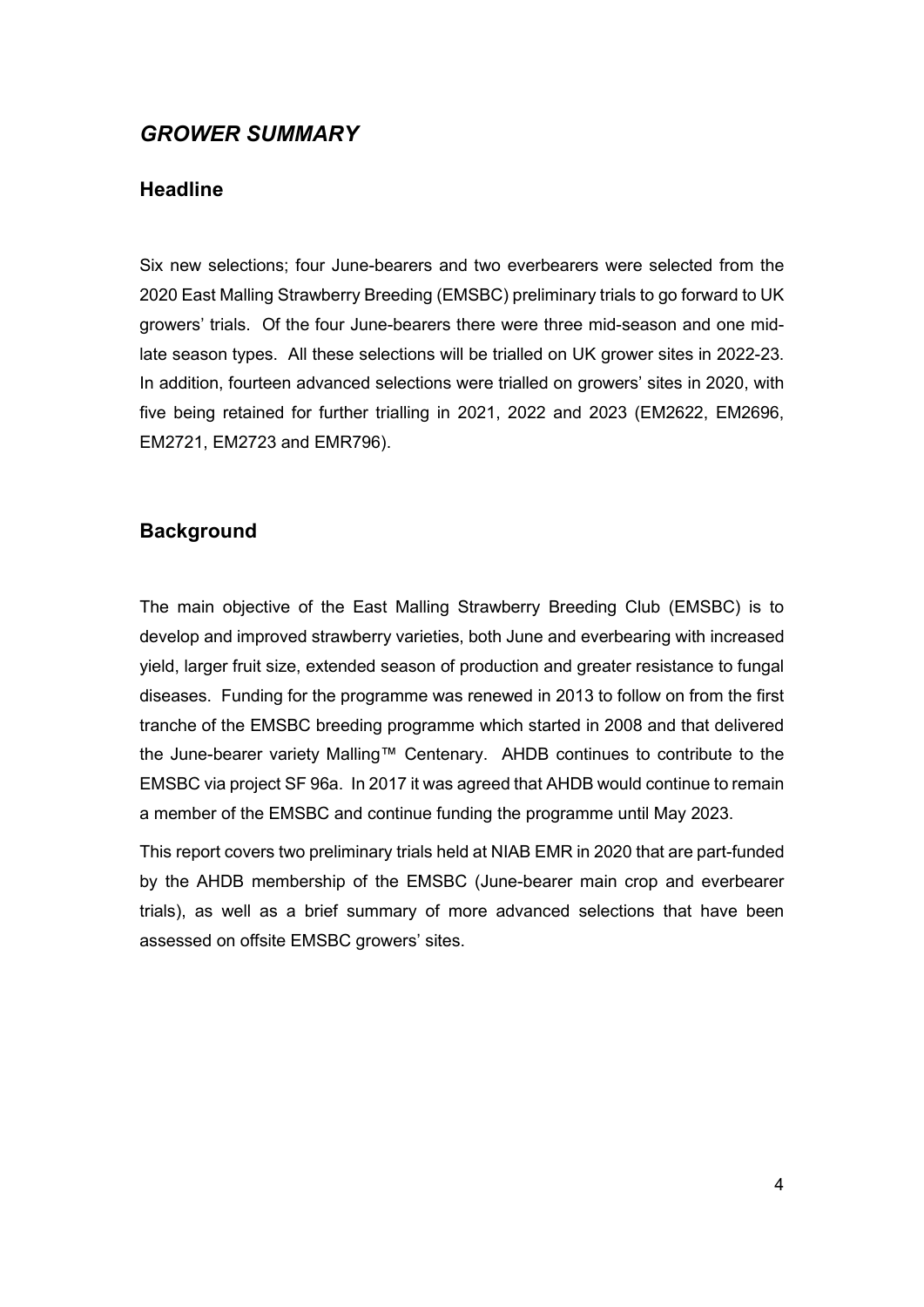# **Results of selection trials**

Descriptions and results from the most promising selections in each of the 2020 preliminary trials are shown below, accompanied with tables of results for each trial:

#### **NIAB EMR June-bearer trial**

Four selections from the 2020 EMSBC trials showed sufficient potential to progress to small-scale growers' trials in 2022-23. A description of each selection appears below, listed in order of season (earliest to latest), with accompanying data show in Tables 1 and 2:

**EM2818** a midseason selection with a high percentage of Class 1 fruit. Sensory flavour was judged to be sweet and this was reflected in a high mean Brix<sup>o</sup> score.

**EM2836** is a high-yielding selection, with large fruit size (86% >35 mm). Berries are firm with very glossy and uniform appearance.

**EM2859** is a good all-rounder with class 1 yield, fruit size and Brix<sup>o</sup> were all superior to the standard, Malling™ Centenary.

**EM2883** is a midseason selection with excellent fruit size (76% >35mm). Berries are very glossy and bright and had very good shelf-life scores.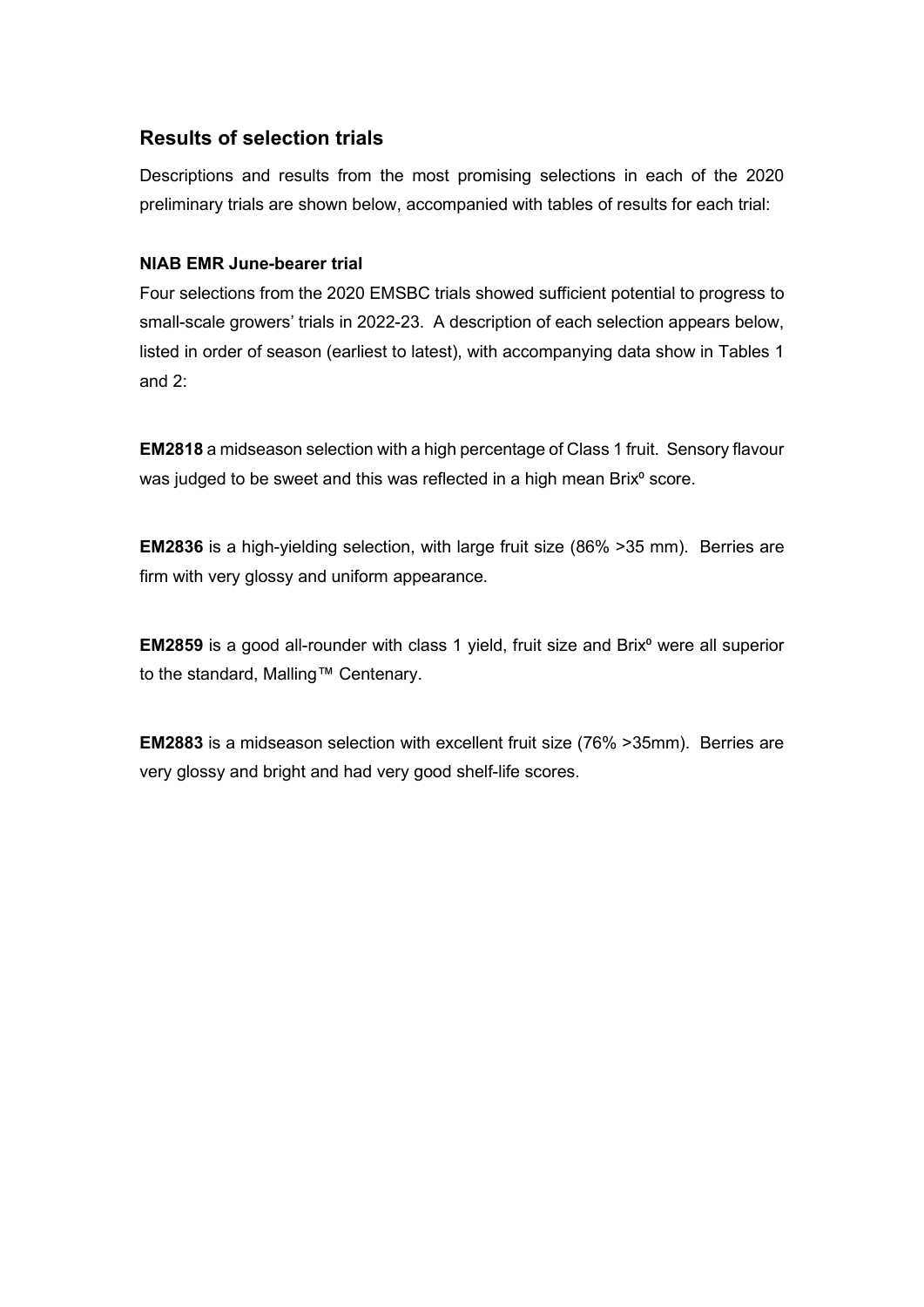| Selection                 | Class 1 yield | % Class 1 | % large fruit | 50% pick date |
|---------------------------|---------------|-----------|---------------|---------------|
|                           | (g/plant)     |           | (>35mm)       |               |
| EM28181                   | 484           | 91        | 68            | 15 June       |
| EM28361                   | 650           | 96        | 82            | 15 June       |
| EM28591                   | 573           | 91        | 67            | 15 June       |
| EM28831                   | 625           | 93        | 76            | 15 June       |
| M. Centenary <sup>2</sup> | 582           | 90        | 53            | 11 June       |

**Table 1.** June-bearer selections: yield, fruit size and season

1Mean of two plots 2Mean of eight plots

| Table 2. June-bearer selections: mean fruit quality scores |  |  |  |  |
|------------------------------------------------------------|--|--|--|--|
|------------------------------------------------------------|--|--|--|--|

| Selection                 | Appearance | <b>Skin</b> | Flesh    | Flavour | Shelf   | Mean              |
|---------------------------|------------|-------------|----------|---------|---------|-------------------|
|                           | $(1-9)$    | firmness    | firmness | $(1-9)$ | life    | Brix <sup>o</sup> |
|                           |            | $(1-9)$     | $(1-9)$  |         | $(1-5)$ |                   |
| EM28181                   | 5.5        | 6.3         | 6.0      | 6.0     | 3.0     | 9.5               |
| EM28361                   | 6.6        | 6.7         | 7.9      | 5.6     | 3.8     | 8.5               |
| EM28591                   | 5.5        | 6.2         | 6.7      | 5.8     | 3.4     | 9.3               |
| EM28831                   | 5.4        | 6.2         | 6.2      | 5.0     | 3.5     | 7.4               |
| M. Centenary <sup>2</sup> | 6.0        | 6.3         | 5.9      | 5.8     | 3       | 7.7               |

1Mean of two plots <sup>2</sup>Mean of eight plots

Full descriptions of the fruit quality scoring system can be found in Appendix I of the main report, but as a guide 1=poor, 9=excellent, shelf life comparison 1=worse, 3=same,5 better than standard.

#### **NIAB EMR Everbearer trial**

Two new selections progressed to small-scale growers' trials to be held assessed in 2022. Descriptions of these selections and associated trial data (Tables 3 & 4) are shown below: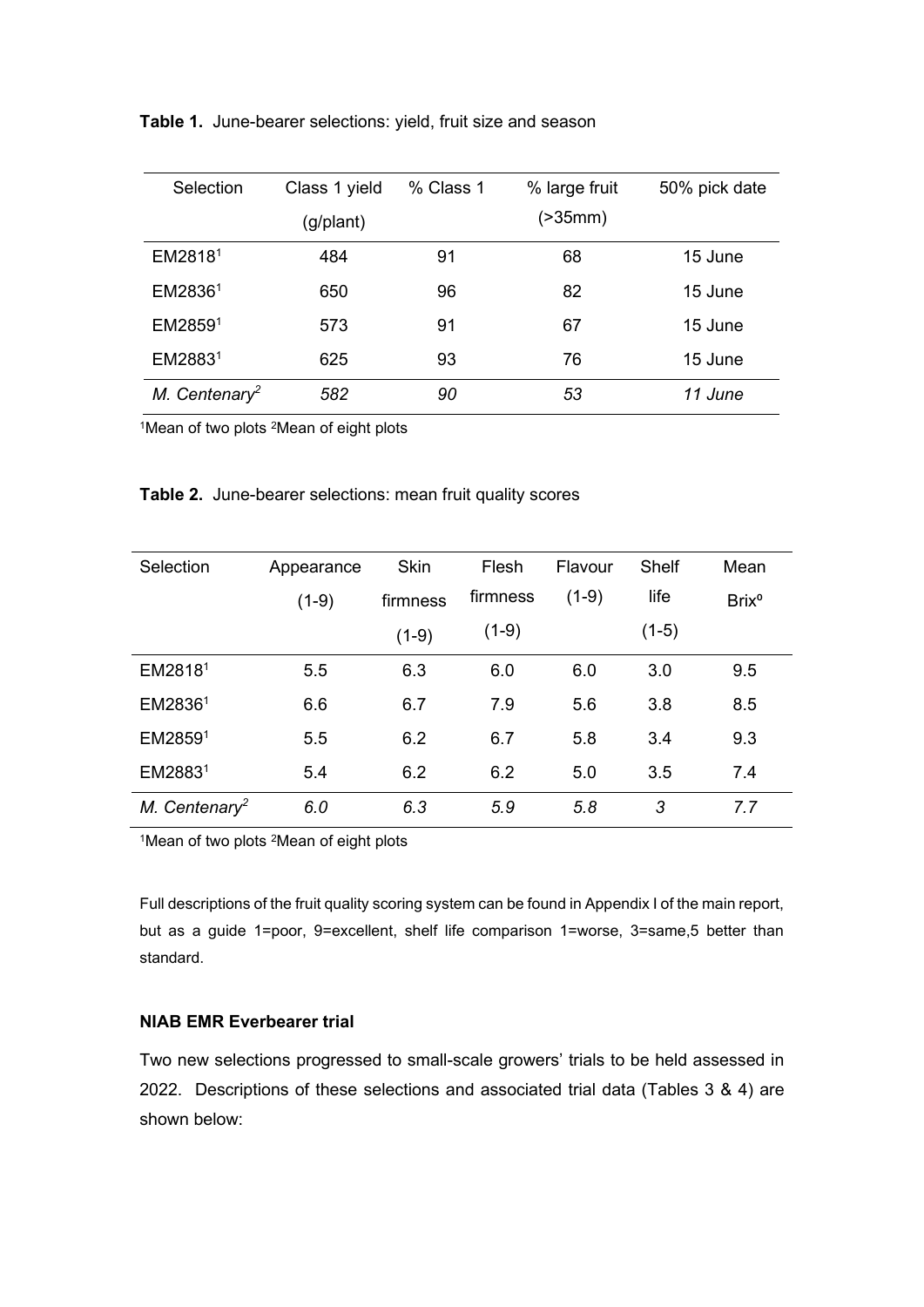**EMR919** is an early cropping selection, with a good yield, produced fruit throughout the season. Attractive fruit with a uniform conic shape, and good eating texture.

**EMR925** is a high yielding selection, with peak of production later in the season. Good all round fruit characteristics.

**Table 3.** Everbearer selections: yield, fruit size and season

| Selection           | Class 1 yield | % Class 1 | % large fruit | 50% pick |
|---------------------|---------------|-----------|---------------|----------|
|                     | (g/plant)     |           | ( > 35mm)     | date     |
| <b>EMR9191</b>      | 886           | 67        | 54            | 3 Aug    |
| EMR925 <sup>1</sup> | 1111          | 84        | 59            | 10 Aug   |
| M. Champion $3$     | 884           | 69        | 40            | 23 July  |
| Murano <sup>4</sup> | 644           | 66        | 49            | 27 July  |

<sup>1</sup>Mean of two plots <sup>3</sup>Mean of twelve plots <sup>4</sup>Mean of four plots

| Selection     | Appearance | <b>Skin</b> | Flesh    | Flavour | Shelf life | Mean              |  |
|---------------|------------|-------------|----------|---------|------------|-------------------|--|
|               | $(1-9)$    | firmness    | firmness | $(1-9)$ | $(1-5)$    | Brix <sup>o</sup> |  |
|               |            | $(1-9)$     | $(1-9)$  |         |            |                   |  |
| <b>EMR919</b> | 5.8        | 5.7         | 5.3      | 5.4     | 3.5        | 7.8               |  |
| <b>EMR925</b> | 5.5        | 6           | 6.3      | 5.5     | 3.5        | 7.0               |  |
| M. Champion   | 5.6        | 6.5.        | 6.9      | 5.0     | 3.0        | 7.4               |  |
| <b>Murano</b> | 5.1        | 5.8         | 6.0      | 5.4     | 2.8        | 7.6               |  |

#### **Table 4.** Everbearer selections: fruit quality scores

1Mean of two plots <sup>3</sup>Mean of twelve plots <sup>4</sup>Mean of four plots

Full descriptions of the fruit quality scoring system can be found in Appendix I of the main report, but as a guide: 1=poor, 9=excellent, and for shelf life comparison: 1=worse, 3=same, 5 better than standard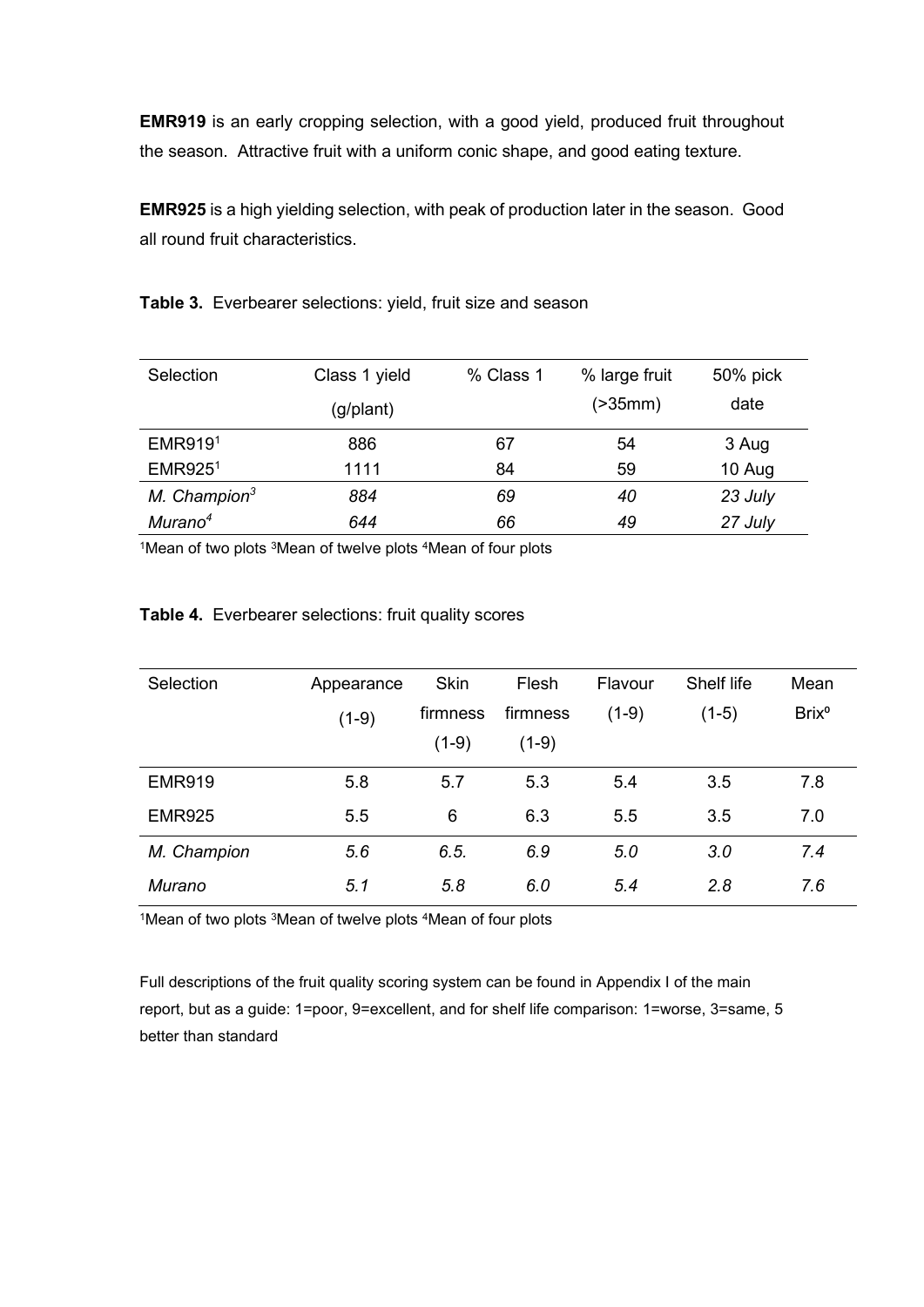#### **Offsite main crop (June-bearer) growers' trial**

One advanced selection (EM2622) that had been overwintered on growers' sites from the 60-day trials in 2019 was main-cropped in 2020.

EM2622 is a late season selection, with a similar season to Florence (10-14 days later than Malling™ Centenary). Plant yields were variable, but with a good fruit size. Fruit is attractive, uniform conic, with good skin and flesh firmness. Sensory flavour was judged as sweet, with a high average Brix $^{\circ}$  of 9.5 $^{\circ}$  in the main crop. EM2622 also performed well in shelf life testing at PCH. Plant type is dense, but with a good stand and upright habit. Fruit was well displayed on long trusses for easy picking. EM2622 is moderately susceptible to Verticillium wilt and powdery mildew and intermediate resistance to crown rot.

EM2622 will now progress to large-scale trials in 2022-2023.

#### **Offsite 60-day (June-bearer) growers' trial**

Nine selections had previously been selected for 60-day trialling in 2020 (EM2547, EM2591, EM2617, EM2628, EM2656, EM2674, EM2696, EM2721, and EM2723). Three selections, EM2696, EM2721 and EM2723, performed sufficiently well in the 60 day growers' trials to be overwintered and will be trialled as main crop in 2021.

**EM2696** a mid-season June-bearer. Produced a high yield and percentage Class 1 fruit. Berries were slightly smaller than other selections in trial, but scored well for all round fruit quality characteristics, with a glossy, regular conic shape. Plants had an open habit with a good fruit display. Mean Brix<sup>o</sup> scores were high. Initial pathogen screening at NIAB EMR suggests that EM2696 has moderate resistance to crown rot and moderate susceptibility to powdery mildew.

**EM2721** is a moderate yielding selection with good percentage of Class 1 fruit. Plant habit was open with a good fruit display. Fruit on average was smaller than Malling™ Centenary but was attractive, with good flavour, sweet with aromatics. Firmness was variable, and fruit sometimes suffered with green tips. Initial pathogen screening at NIAB EMR suggests that EM2721 has moderate resistance to crown rot and resistance to powdery mildew.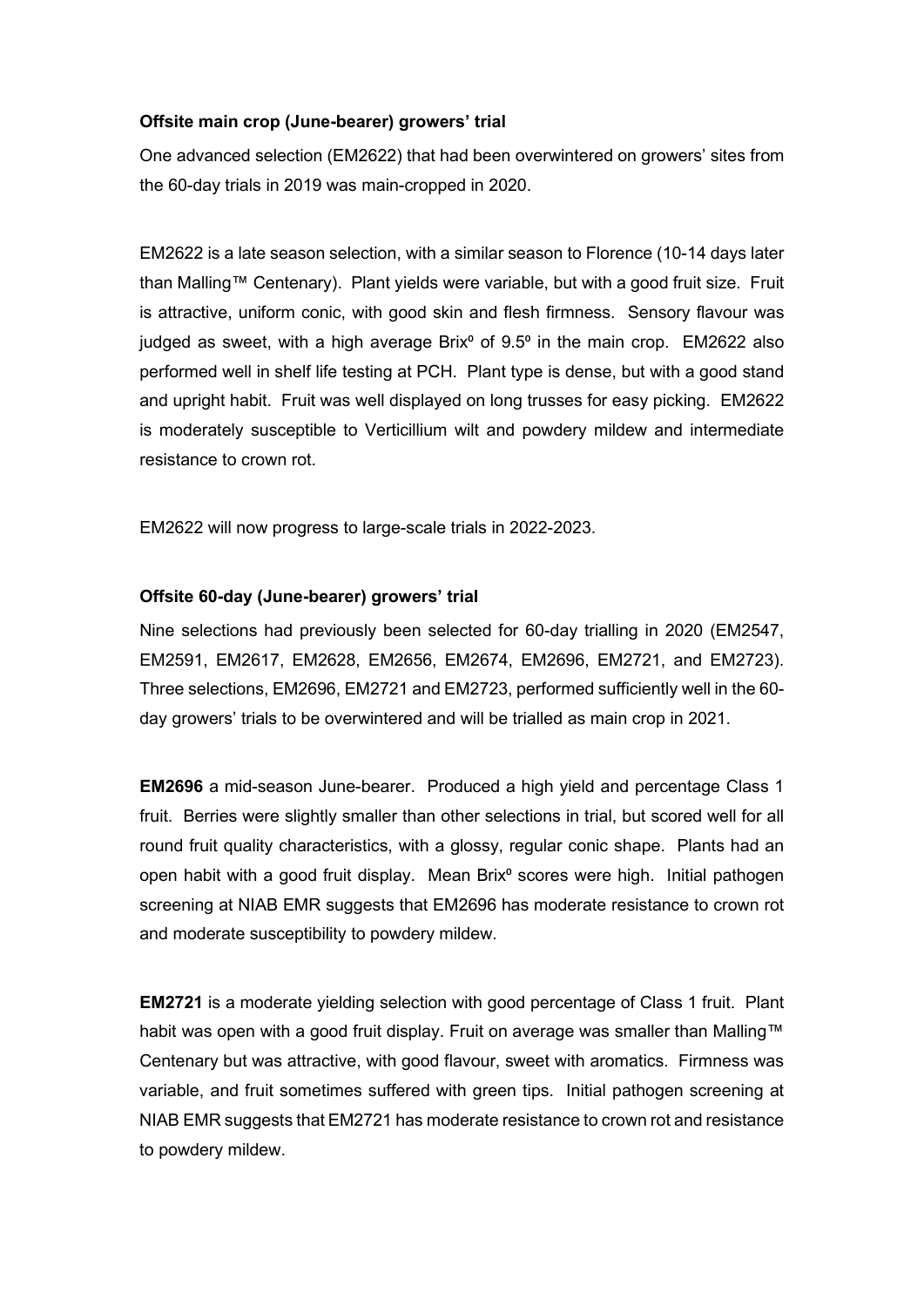**EM2723** is a mid-late season selection. Yields were high with a good percentage of Class 1 fruit. Fruit was well displayed and plants had an open habit. Berries were attractive, with a uniform shape, with good sensory flavour and high mean Brix<sup>o</sup>. Initial pathogen screening suggests that EM2723 has moderate susceptibility to crown rot, moderate susceptibility to powdery mildew and intermediate resistance to Verticillium wilt.

#### **Offsite ever bearer growers' trial**

Two advanced selections were trialled in small-scale growers' trials: EMR727 and EMR745 with two advanced selections in large-scale trials: EMR721 and EMR796. One selection will progress: EMR796, and this will be taken forward for commercialisation and additional agronomy trials in 2022.

**EMR796** is a very productive selection that has an extended fruiting season. In trials it produced a high percentage Class 1 fruit with excellent fruit size. Berries had an attractive appearance that was glossy, uniform, with good colour. Fruit consistently scored well for sensory flavour, however Brix<sup>o</sup> scores could be variable, but the overall mean score was high. Skin and flesh scores were good on average, but under very warm conditions, the skin could become fragile and suffered damage when exposed to high winds. Plant habit is upright, with moderate vigour and well displayed fruit on long trusses. Powdery mildew susceptibility was noted on some sites, but incidence was very variable between site locations and spray programmes. Initial pathogen screening suggests that EMR796 has moderate resistance to crown rot.